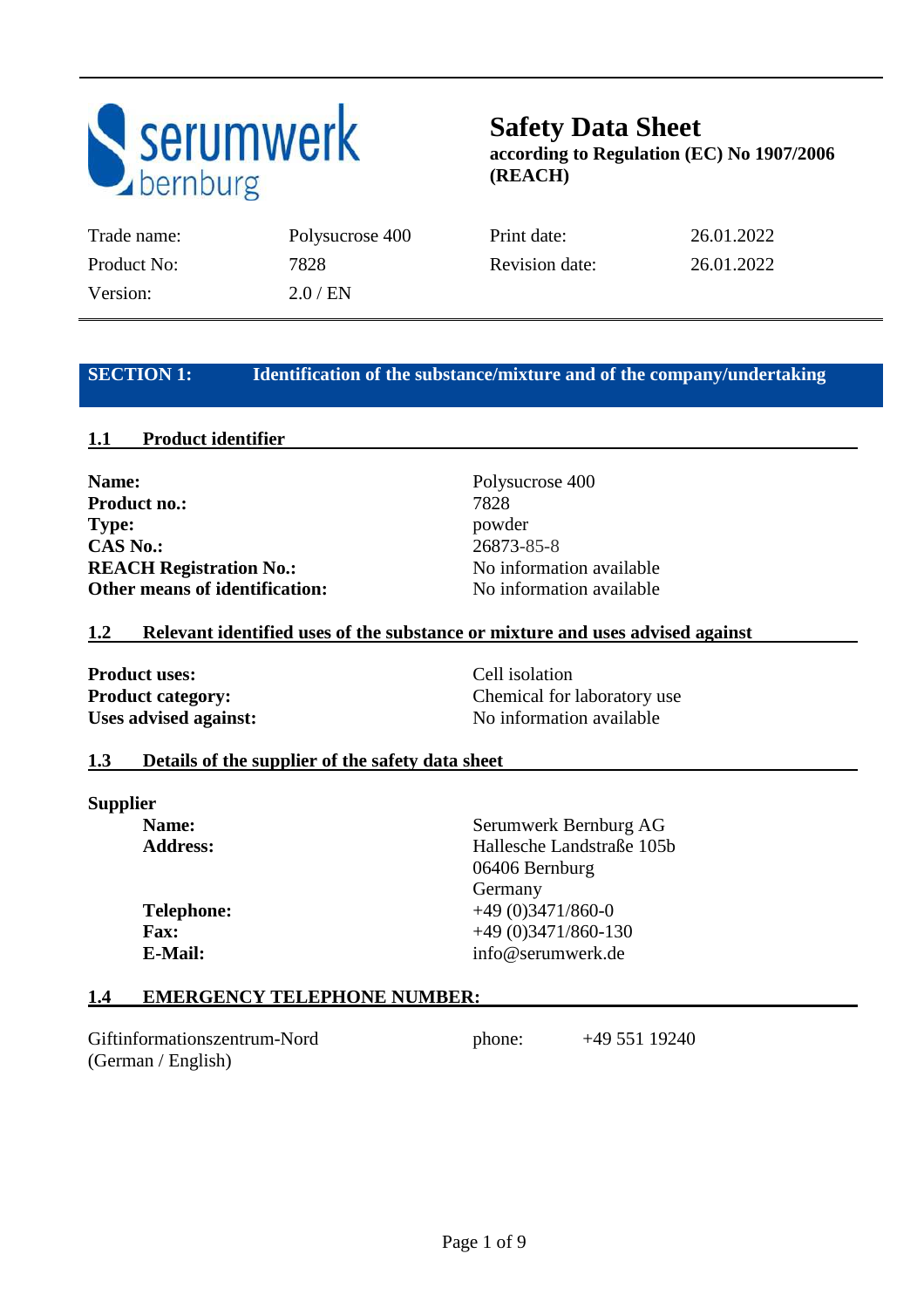

| Trade name: | Polysucrose 400 | Print date:    | 26.01.2022 |
|-------------|-----------------|----------------|------------|
| Product No: | 7828            | Revision date: | 26.01.2022 |
| Version:    | 2.0/EN          |                |            |

### **SECTION 2: Hazards identification**

### **2.1. Classification of the substance or mixture:**

In accordance to Guideline EG 1272/2008 the product is not classified as hazardous.

### **2.2 Label elements**

Labelling according to Regulation (EC) No 1272/2008 [CLP/GHS] is not required.

### **2.3 Other hazards**

No information available.

### **SECTION 3: Composition/information on ingredients**

### **Almost white to white powder**

| Component       | Index No. | $\nabla G$ No. | $\mathcal{S}$ No.<br>UAS. | Weight % |
|-----------------|-----------|----------------|---------------------------|----------|
| Polysucrose 400 | N/A       | 200-334-9      | $3 - 85 - 8$<br>26873     | 100      |

### **SECTION 4: First aid measures**

### **4.1 Description of first aid measures**

| <b>General advice:</b> | Treat symptomatically and supportively. If medical<br>attention is necessary, provide medical personnel this<br>Safety Data Sheet or the product label.                |  |  |
|------------------------|------------------------------------------------------------------------------------------------------------------------------------------------------------------------|--|--|
| <b>Inhalation:</b>     | If inhaled, remove to fresh air. If not breathing give<br>artificial respiration. If breathing is difficult, give<br>oxygen. Get medical attention if symptoms appear. |  |  |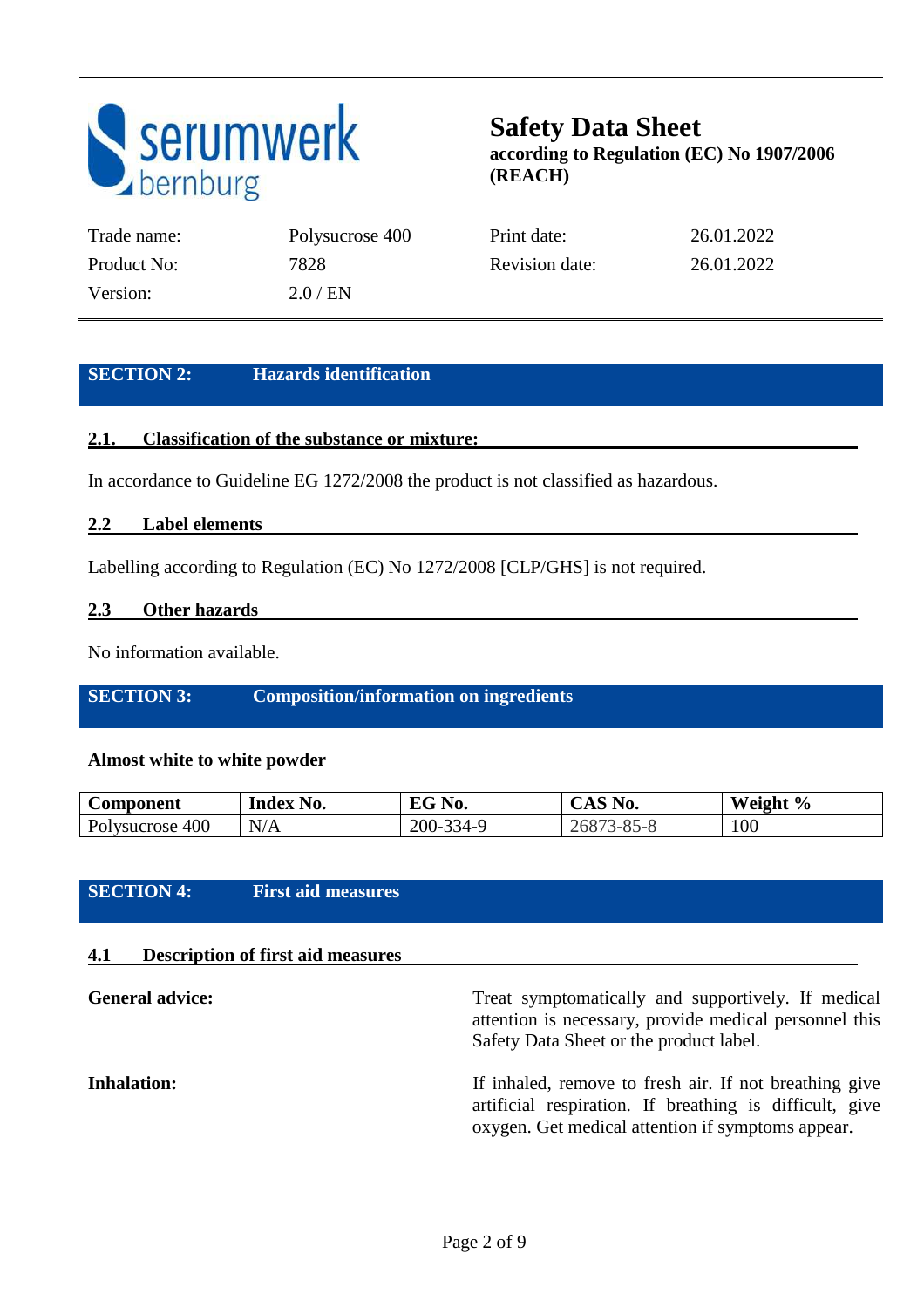

## **Safety Data Sheet**

**according to Regulation (EC) No 1907/2006 (REACH)** 

| Trade name:                                                                                                                                        | Polysucrose 400                                             | Print date:                                                                                                                                                                                           | 26.01.2022 |
|----------------------------------------------------------------------------------------------------------------------------------------------------|-------------------------------------------------------------|-------------------------------------------------------------------------------------------------------------------------------------------------------------------------------------------------------|------------|
| Product No:                                                                                                                                        | 7828                                                        | <b>Revision date:</b>                                                                                                                                                                                 | 26.01.2022 |
| Version:                                                                                                                                           | $2.0$ / EN                                                  |                                                                                                                                                                                                       |            |
| <b>Skin contact:</b>                                                                                                                               |                                                             | Remove clothing and/or shoes if necessary. Wash<br>contaminated skin with soap and water. Get medical<br>attention if irritation develops.                                                            |            |
| In case of contact, remove contact lenses, flush eyes<br>Eye contact:<br>immediately with water for at least 15 minutes. Get<br>medical attention. |                                                             |                                                                                                                                                                                                       |            |
| <b>Ingestion:</b>                                                                                                                                  |                                                             | Drink 1 to 2 glasses of water. Do NOT induce<br>vomiting unless to do so by medical personnel. Never<br>give anything by mouth to an unconscious person. Get<br>medical attention if symptoms appear. |            |
| 4.2                                                                                                                                                | Most important symptoms and effects, both acute and delayed |                                                                                                                                                                                                       |            |

| Symptoms / effects:                    | No specific symptoms noted.                     |
|----------------------------------------|-------------------------------------------------|
| Symptoms / effects after inhalation:   | May cause irritations to the respiratory tract. |
| Symptoms / effects after skin contact: | May cause mechanical irritation.                |
| Symptoms / effects after eye contact:  | May cause eye irritation.                       |
| Symptoms / effects after ingestion:    | May cause nausea, vomiting and diarrhea         |

### **4.3 Indication of any immediate medical attention and special treatment needed**

No specific first aid measures noted.

### **SECTION 5: Firefighting measures**

### **5.1 Extinguishing media**

Product is not flammable. Use extinguishing media suitable for surrounding materials.

### **5.2 Special hazards arising from the substance or mixture**

Product is not flammable. Under fire conditions COx can occur.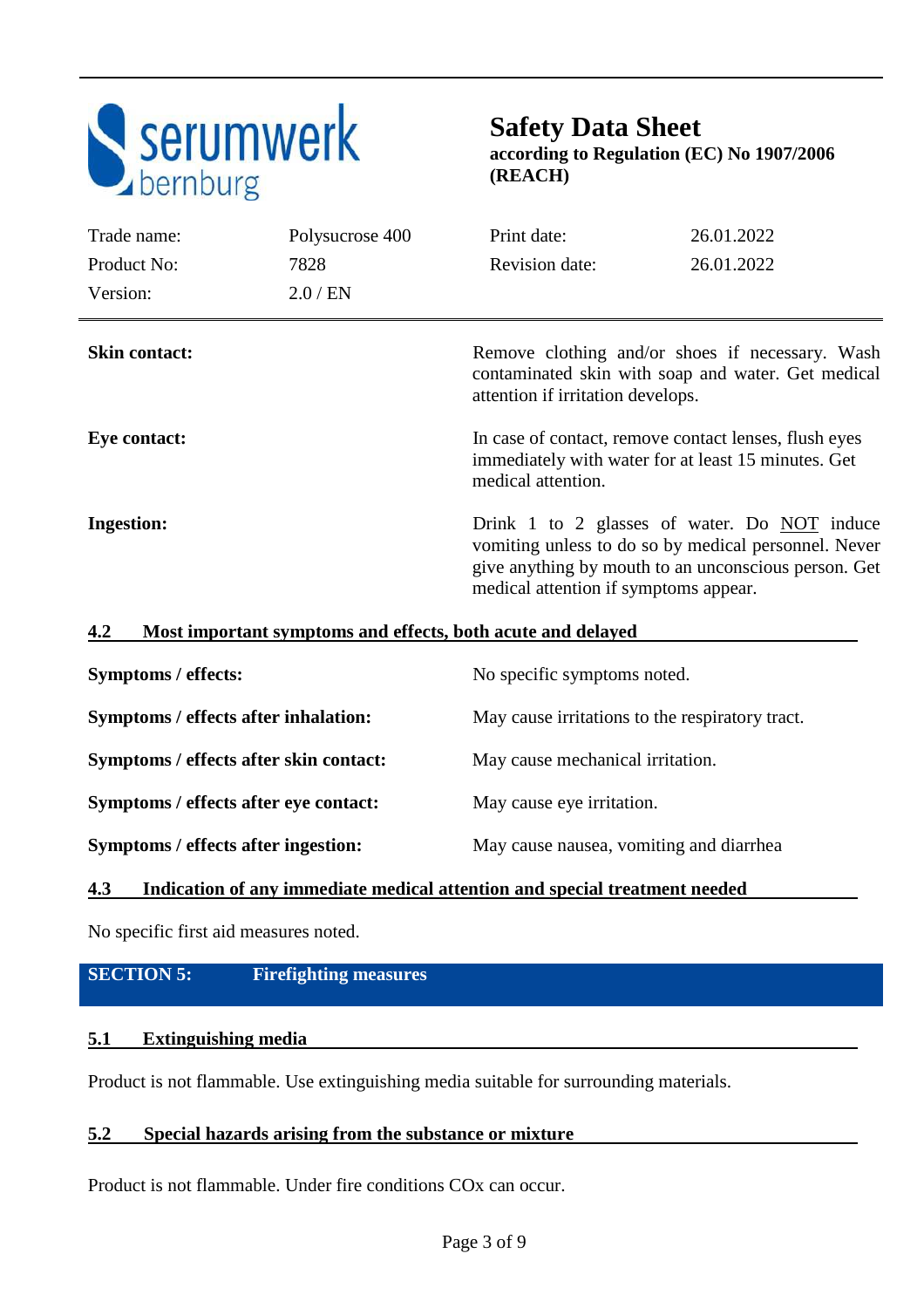

| Trade name: | Polysucrose 400 | Print date:    | 26.01.2022 |
|-------------|-----------------|----------------|------------|
| Product No: | 7828            | Revision date: | 26.01.2022 |
| Version:    | 2.0 / EN        |                |            |

### **5.3 Advice for fire-fighters**

Fire fighters should wear positive pressure self-contained breathing apparatus and full turnout gear.

### **SECTION 6: Accidental release measures**

### **6.1 Personal precautions, protective equipment and emergency procedures**

Use suitable protective equipment (see section 8) and keep unprotected persons away. Follow all firefighting procedures (see section 5). Leaked material can make floors slippery. Provide sufficient ventilation in closed rooms.

#### **6.2 Environmental precautions**

Do not allow material to contaminate ground water system.

#### **6.3 Methods and material for containment and cleaning up**

| For containment: | Covering drains to avoid contamination to ground<br>water system. Collect all waste in a suitable an<br>labelled container for disposal. Dispose contained<br>material by an approved waste company. |
|------------------|------------------------------------------------------------------------------------------------------------------------------------------------------------------------------------------------------|
| For cleaning up: | Pick up mechanically and clean up afterwards with<br>water or an aqueous cleaning solution by covering<br>drains. Avoid generation of dust.                                                          |

### **6.4 Reference to other sections**

See section 8 for suitable personal protection and exposure controls. See section 12 for ecological information. See section13 for disposal considerations.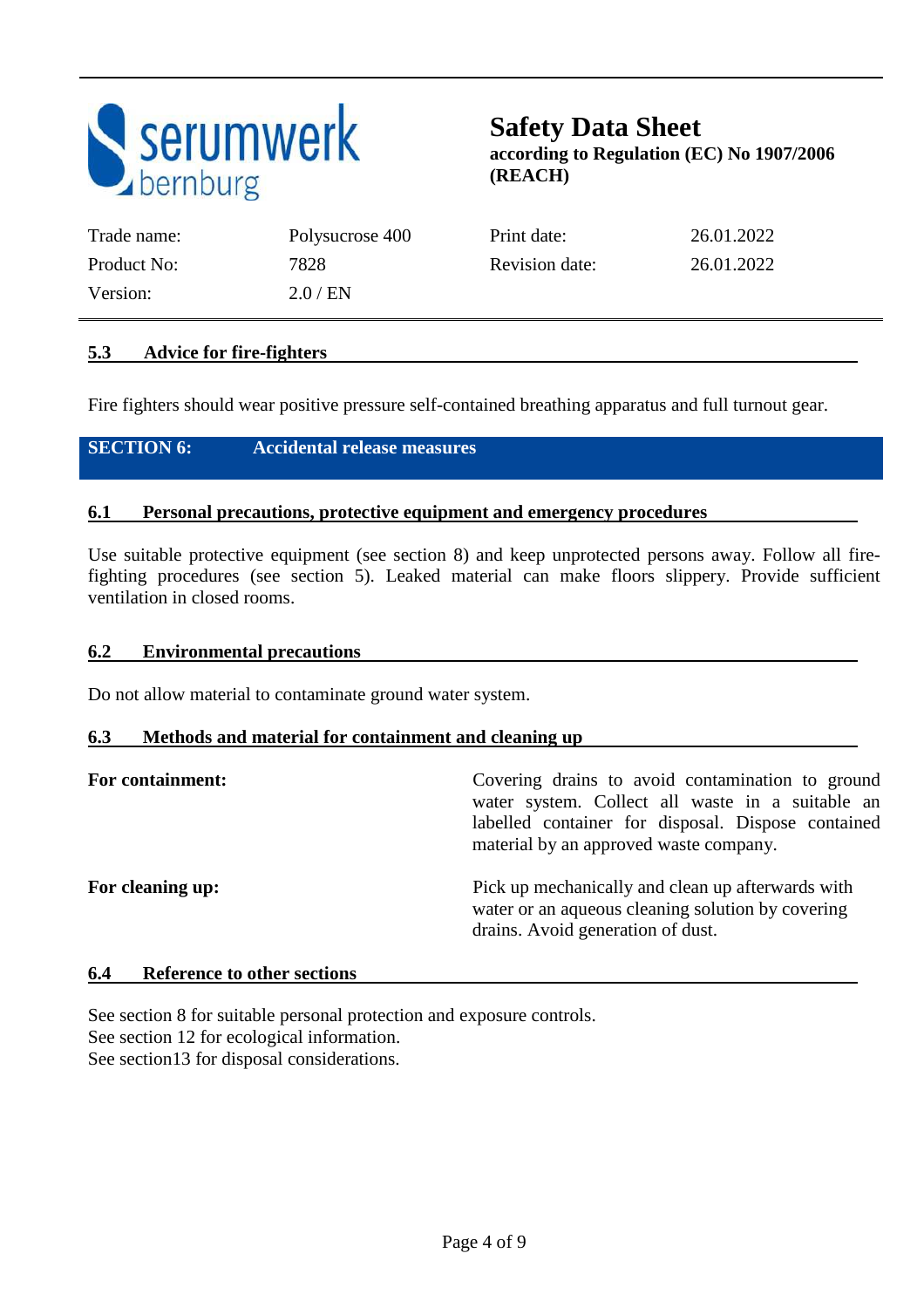

| Trade name:                             | Polysucrose 400                                              | Print date:                     | 26.01.2022                                                                                                                                                         |
|-----------------------------------------|--------------------------------------------------------------|---------------------------------|--------------------------------------------------------------------------------------------------------------------------------------------------------------------|
| Product No:                             | 7828                                                         | <b>Revision date:</b>           | 26.01.2022                                                                                                                                                         |
| Version:                                | $2.0$ / EN                                                   |                                 |                                                                                                                                                                    |
|                                         |                                                              |                                 |                                                                                                                                                                    |
| <b>SECTION 7:</b>                       | <b>Handling and storage</b>                                  |                                 |                                                                                                                                                                    |
| 7.1                                     | <b>Precautions for safe handling</b>                         |                                 |                                                                                                                                                                    |
| <b>Protective measures:</b>             |                                                              | closed system is not available. | Avoid contact with eyes, skin and clothing. Close<br>containers directly after use. Use process ventilation<br>(e.g. exhaust vacuum) to avoid dust generation if a |
| Advice on general occupational hygiene: |                                                              |                                 | Wash thoroughly after handling. Do not drink or eat<br>during handling. Remove contaminated clothing and<br>protective equipment before entering eating areas.     |
| 7.2                                     | Conditions for safe storage, including any incompatibilities |                                 |                                                                                                                                                                    |

| <b>Technical measures and storage conditions:</b> | Keep container tightly closed in a dry ventilated<br>storing area. Protected from sun light. |
|---------------------------------------------------|----------------------------------------------------------------------------------------------|
| <b>Packaging materials:</b>                       | store in the original container according to the labelled<br>temperature.                    |
| Further information on storage conditions:        | No information available                                                                     |
| <b>Specific end uses</b><br>7.3                   |                                                                                              |

Consult supplier for further information.

### **SECTION 8: Exposure controls/personal protection**

### **8.1 Control parameters**

The product contains no substances with occupational exposure limit values.

#### **8.2 Exposure controls**

Appropriate engineering controls: The usual precautions when handling chemicals must be observed. Avoid contact with skin, eyes and clothing. Provide suitable ventilation.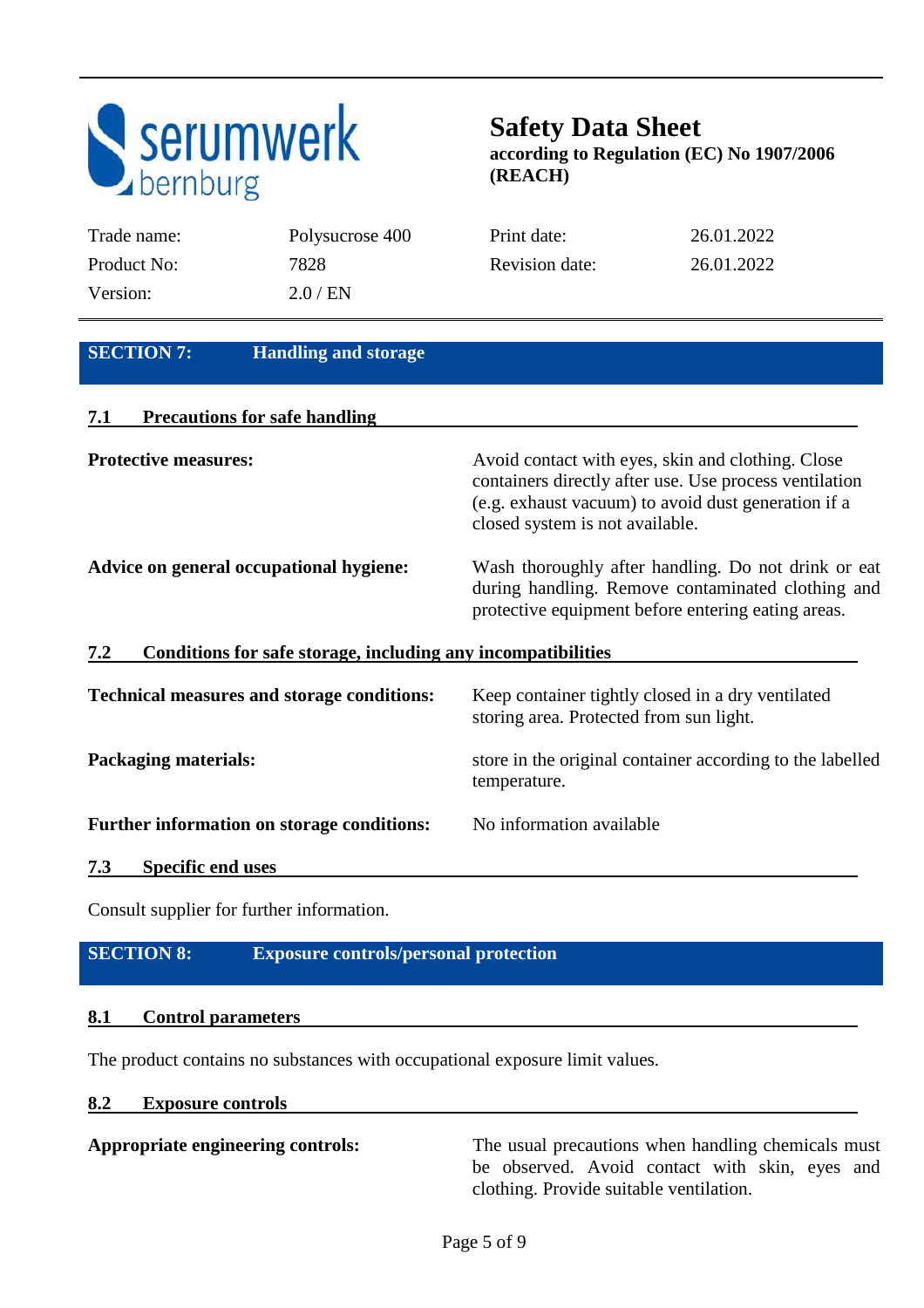

Trade name: Polysucrose 400 Print date: 26.01.2022 Product No: 7828 Revision date: 26.01.2022

### **Personal protective equipment:**

Version: 2.0 / EN

**Eye / face protection:** Dense-closing safety glasses **Hand protection:** Use chemical resistant gloves **Respiratory protection:** Normally not required. Use personal respiratory protection with filter type P2 , if dusts are generated. **Skin and body protection:** Work uniform or laboratory coat. Additional body garments should be used based upon the task being performed (e.g., apron, gauntlets, disposable suits). **Environmental exposure controls:** Do not allow material to contaminate ground water system

### **SECTION 9: Physical and chemical properties**

#### **9.1 Information on basic physical and chemical properties**

| <b>Physical state:</b>                 | powder                    |
|----------------------------------------|---------------------------|
| Appearance/colour:                     | White                     |
| Odor:                                  | Odourless                 |
| pH-value:                              | not applicable            |
| <b>Density:</b>                        | No information available  |
| <b>Viscosity:</b>                      | No information available  |
| <b>Melting point:</b>                  | No information available  |
| <b>Boiling point:</b>                  | No information available  |
| <b>Flash point:</b>                    | No information available  |
| <b>Flammability:</b>                   | No information available  |
| <b>Evaporation rate:</b>               | No information available  |
| <b>Flammable limit in air (upper):</b> | No information available  |
| <b>Flammable limit in air (lower):</b> | No information available  |
| <b>Solubility:</b>                     | soluble in water          |
| <b>Autoignition temperature:</b>       | No information available  |
| <b>Explosive properties:</b>           | No information available  |
| <b>Oxidizing properties:</b>           | No information available  |
| <b>Decomposition temperature:</b>      | No information available  |
| Vapour pressure:                       | No information available  |
| <b>Vapour density:</b>                 | No information available. |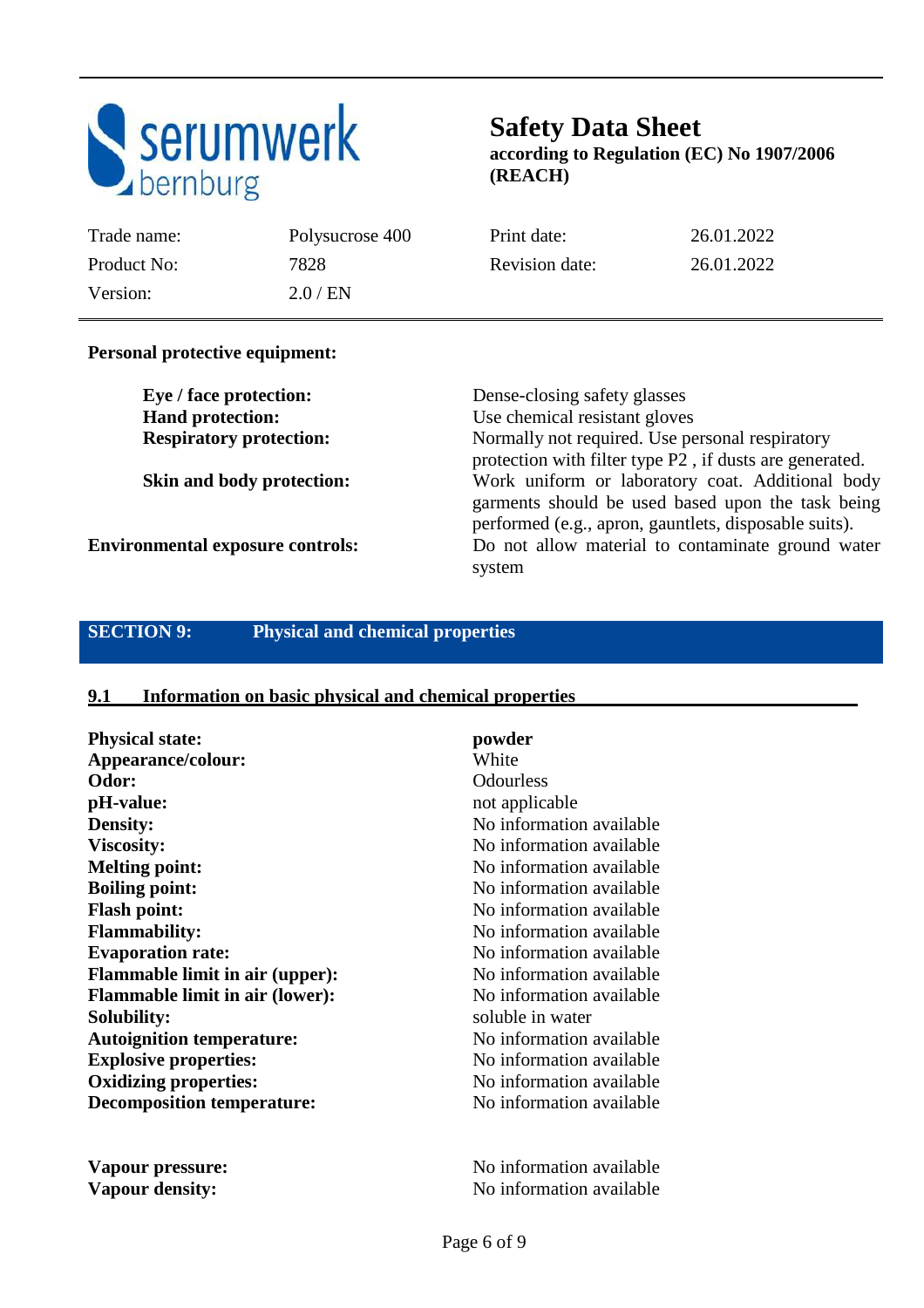

| Trade name: | Polysucrose 400 | Print date:    | 26.01.2022 |
|-------------|-----------------|----------------|------------|
| Product No: | 7828            | Revision date: | 26.01.2022 |
| Version:    | $2.0$ / EN      |                |            |

### **9.2 Other information**

No further information available

**SECTION 10: Stability and reactivity** 

### **10.1 Reactivity**

No further information available. In general powders may occur a dust explosion if fine distributed and whirled up.

### **10.2 Chemical stability**

Stable under recommended storage conditions

### **10.3 Possibility of hazardous reactions**

No data available

### **10.4 Conditions to avoid**

Heat. Direct sunlight

### **10.5 Incompatible materials**

No data available

### **10.6 Hazardous decomposition products**

No data available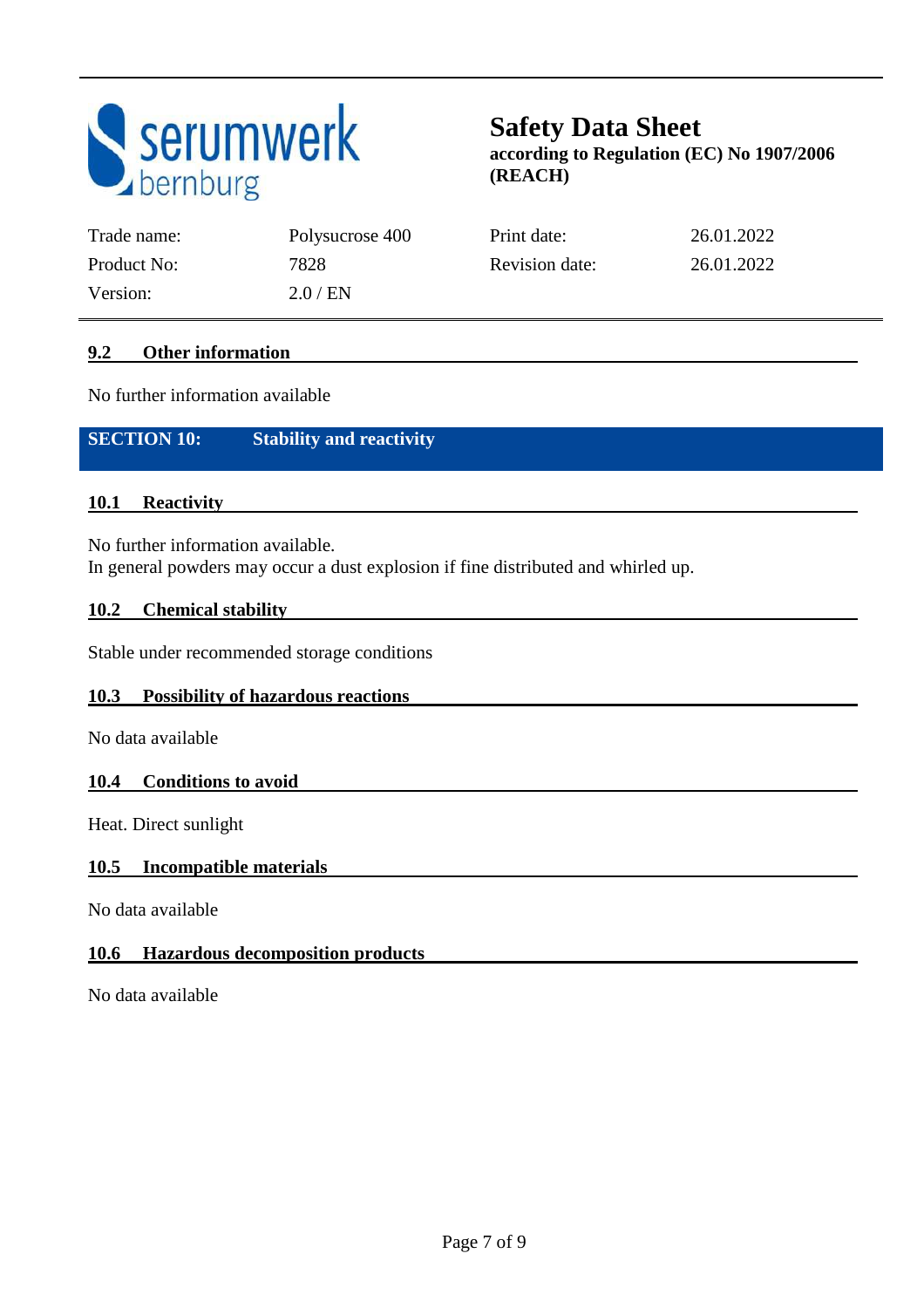

| Trade name: | Polysucrose 400 | Print date:           | 26.01.2022 |
|-------------|-----------------|-----------------------|------------|
| Product No: | 7828            | <b>Revision date:</b> | 26.01.2022 |
| Version:    | $2.0$ / EN      |                       |            |

| <b>SECTION 11:</b><br><b>Toxicological information</b>                                                                                                                                                    |                                                                                                                                                                                                                           |
|-----------------------------------------------------------------------------------------------------------------------------------------------------------------------------------------------------------|---------------------------------------------------------------------------------------------------------------------------------------------------------------------------------------------------------------------------|
| <b>Acute toxicity:</b><br><b>Sensitizing effect:</b><br><b>Carcinogenic effects:</b>                                                                                                                      | No data available<br>Product is not suspected of sensitizing effect.<br>Product is not suspected of carcinogenic effect.                                                                                                  |
| <b>SECTION 12:</b><br><b>Ecological information</b>                                                                                                                                                       |                                                                                                                                                                                                                           |
| <b>Toxicity:</b><br><b>Persistence and degradability:</b><br><b>Bioaccumulative potential:</b><br><b>Mobility in soil:</b><br><b>Results of PBT and vPvB assessment:</b><br><b>Other adverse effects:</b> | No Information available<br>No Information available<br>No Information available<br>No Information available<br>No Information available<br>This product does not contain any known or suspected<br>endocrine disruptors. |
| <b>SECTION 13:</b><br><b>Disposal considerations</b>                                                                                                                                                      |                                                                                                                                                                                                                           |
| <b>13.1</b><br><b>Waste treatment methods</b>                                                                                                                                                             |                                                                                                                                                                                                                           |

Waste form residues / unused material: In accordance to local and national requirements. **Contaminated Packaging:** In accordance to local and national requirements.

### **13.2 Additional Information:**

No Information available.

| <b>SECTION 14:</b>                        | <b>Transport information</b> |                                                        |
|-------------------------------------------|------------------------------|--------------------------------------------------------|
| <b>Classification according ADR/RID:</b>  |                              | No dangerous good in accordance to this<br>regulation. |
| <b>Classification according IMO-IMDG:</b> |                              | No dangerous good in accordance to this<br>regulation. |